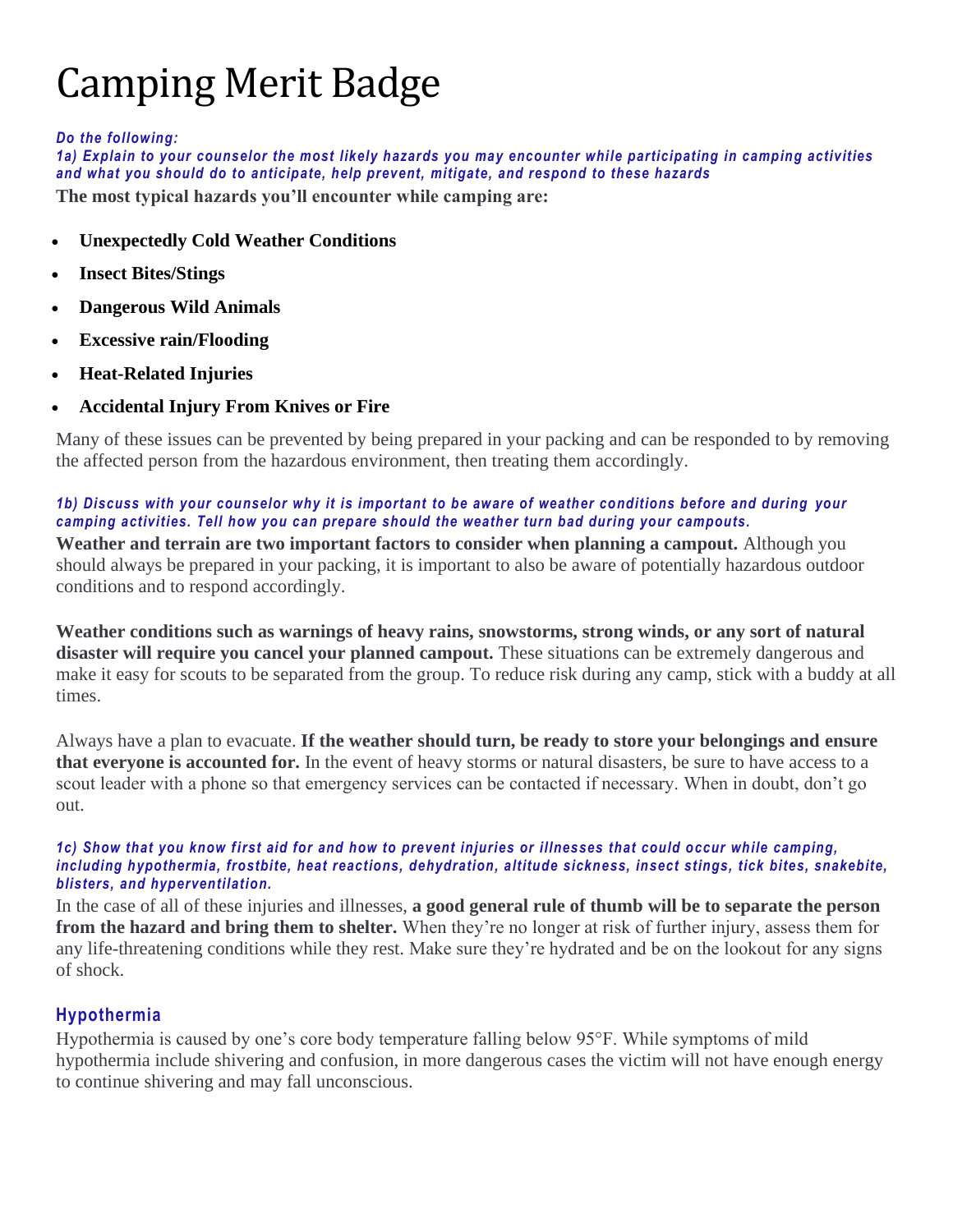**If you notice someone is experiencing hypothermia, immediately warm them using extra clothing, fire, or through body heat.** Do not suddenly re-warm the victim by placing them in a hot shower, as this could lead to rewarming shock.

# **Frostbite**

Frostbite occurs when extremities, such as fingers and toes, begin to freeze. Skin in the affected areas will turn blue, then white. If you notice frostbite setting in, evacuate to a warm area. **To avoid frostbite, wear gloves, socks, and hats in cold weather while camping.** Avoid prolonged exposure to below-freezing temperatures.

Try not to wrap the frostbitten area, as this could cause some of the tissue to be killed off. **A better way to warm the frostbitten area is by running it under cool water, then, slowly increasing the water temperature as the injury defrosts.** If you're frostbitten while camping, use the heating within a car to warm yourself; seek medical attention.

# **Heat Reactions**

There are 3 main types of heat reactions:

- **Heatstroke**: Heatstroke occurs when one's body temperature exceeds 104°F. If untreated, heatstroke can lead to seizures, confusion, loss of consciousness and even a coma.
- **Heat Exhaustion**: Heat exhaustion can be caused by either water or sodium depletion. Symptoms include thirst, headache, dizziness, vomiting, a feeling of weakness, and loss of consciousness.
- **Heat Cramps**: Heat cramps are sudden muscle spasms that occur when the body has insufficient salt or water. These are minor, and will typically subside within half an hour once the victim is hydrated.

**In the case of heatstroke, contact emergency medical services by calling 911.** To treat other types of heat reactions, rest the victim in a cool, shady place and have them drink lots of fluids with sodium and electrolytes. To prevent heat reactions, stay hydrated, wear sun protection and refrain from strenuous activity during the warmest time of day.

# **Dehydration**

Dehydration occurs when the body does not consume enough water. Some symptoms of dehydration include a flushed face, lack of sweat, or feeling of weakness. **This is a potentially fatal condition that can result in lowered blood pressure, dizziness, and fainting.** To treat dehydration, encourage the victim to rest and replenish their body with water and electrolytes. Hydrate the victim slowly, avoiding drastic rehydration.

When camping, water will likely be harder to come by, and you may not be able to hydrate as often. Therefore, you'll need to focus extra hard on drinking enough water. **Experts recommend you drink at least 1 liter of water every 2 hours to avoid dehydration**. That means constant, easy hydration is key!

# **Altitude Sickness**

Altitude sickness occurs when a person moves to a higher elevation too quickly. At heights exceeding 8000 feet above sea level, the air will contain significantly less oxygen, putting you at risk for altitude sickness. **To treat altitude sickness, descend to a lower elevation immediately** (ideally below 4000 feet).

Common symptoms of altitude sickness include nausea, headaches, dizziness, a loss of appetite, and feelings of weakness. **To avoid getting altitude sickness, climb to higher altitudes slowly** (this is called acclimatization). Sleeping at the lowest elevation possible also reduces your risk of altitude sickness.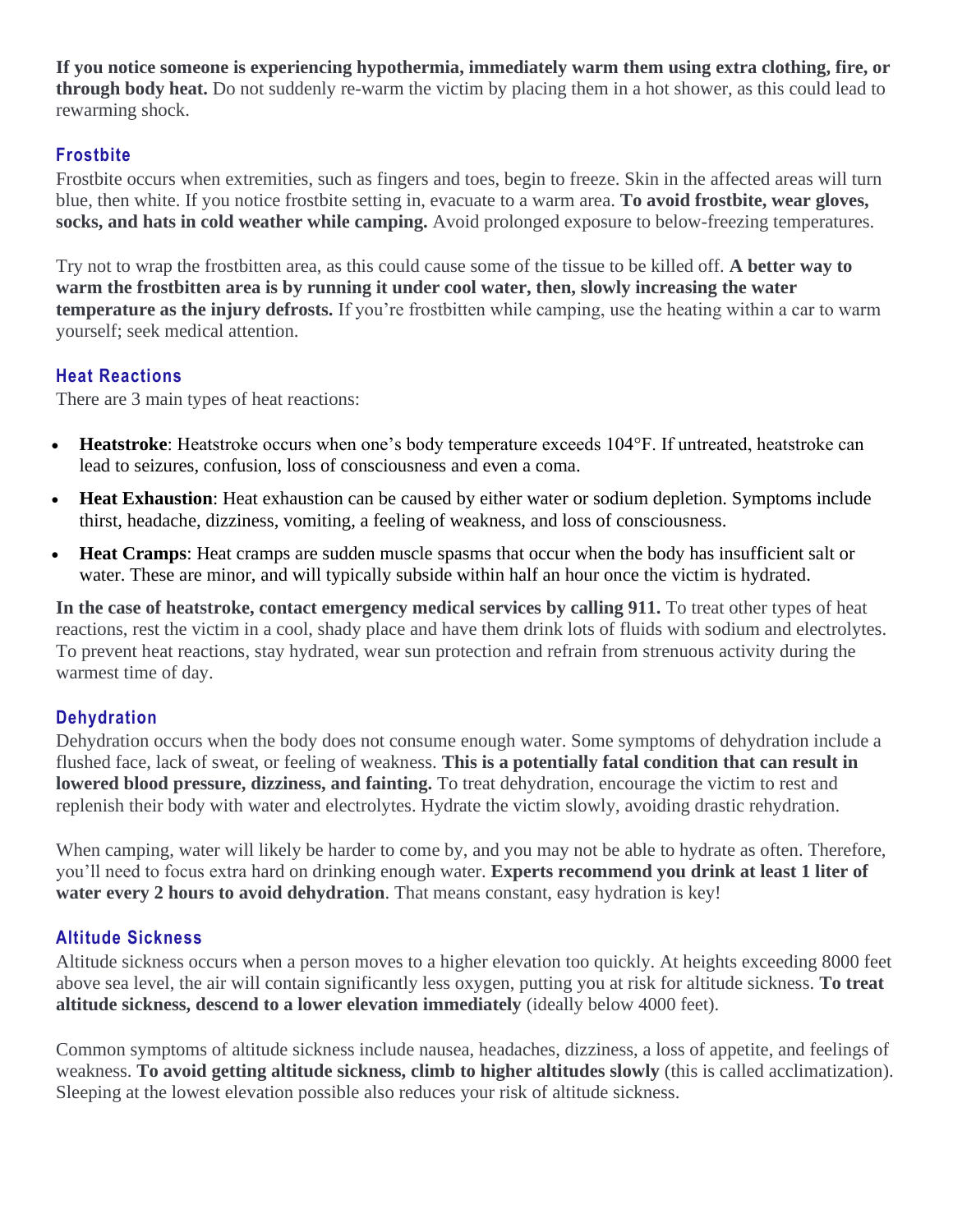# **Insect Stings**

In most cases, insect stings are not dangerous and only result in minor swelling and itching. If stung, remove any stingers left in the area. **To treat a sting, wash with soap and water, then apply a cold compress.** Taking an antihistamine may also reduce later itching.

#### **In individuals with allergies, certain insect stings can result in a fatal reaction called**

**anaphylaxis.** Anaphylactic reactions cause immediate and severe swelling in the neck and face, as well as difficulty breathing, and can prove fatal if left untreated.

Most people with severe allergies carry an EpiPen. When used by removing the safety cap and pressing the needle into the victim's thigh, an EpiPen can counteract an anaphylactic reaction. However, **the effect of an EpiPen is temporary and the person must still quickly receive medical attention.**

# **Tick Bites**

Ticks can be commonly found in fields or forests in some regions, and are small parasites that burrow into your skin. If you find a tick on your body when camping, immediately remove it. **Using a pair of fine-tipped tweezers, grasp the tick as close to your skin's surface as possible.** Then, gently pull the tick straight out. Be sure not to twist the tweezers to avoid having parts of the tick break off under your skin.

Gently wash the affected area with warm water and soap, applying alcohol to the wound to prevent infection. **Save the tick in a container of rubbing alcohol.** Several weeks following removal, if you develop a rash or fever, immediately visit a doctor and show them the tick that you saved.

# **Snakebite**

Luckily, only about 20% of snakes are venomous. However, **if you're bitten by a snake, you should immediately call 911 and describe the situation and snake.** If there is burning pain at the site of the wound, call an ambulance ASAP. Most emergency rooms and ambulances have anti-venom drugs which could prove life-saving.

Keep the bite below the level of your heart and try to remain calm. If possible, try to identify the shape of the snake's head. Venomous snakes typically have triangular heads and slit-like eyes. **To avoid being bitten by a snake, watch your step in tall grass, keep your tent closed with your belongings secured, and never provoke the wildlife**

# **Blisters**

**Blisters typically come from the friction of material rubbing against the skin**, which can be caused by poorfitting shoes or other clothing. Camping in wet clothing can also cause blisters. Blisters appear as bubbles under the top layer of skin. They can be filled with pus, water, or even blood, and could be quite painful.

If you find you're developing a blister, or notice an area that is rubbing uncomfortably, apply a moleskin to the irritated patch of skin. Blisters are naturally reabsorbed by the body, so **by preventing rubbing the blister will heal and go away on its own.**

Avoid popping blisters unless they're so large that you can't get around otherwise. You can puncture a blister with a sterile needle. **Popped blisters risk infection, so thoroughly disinfect and bandage the area** immediately afterward. Remove the bandage at night to let the popped blister dry.

# **Hyperventilation**

**Hyperventilation is caused by breathing too quickly which depletes one's body of carbon dioxide.** Also called over-breathing, hyperventilation can lead to feelings of lightheadedness, a tingling sensation in one's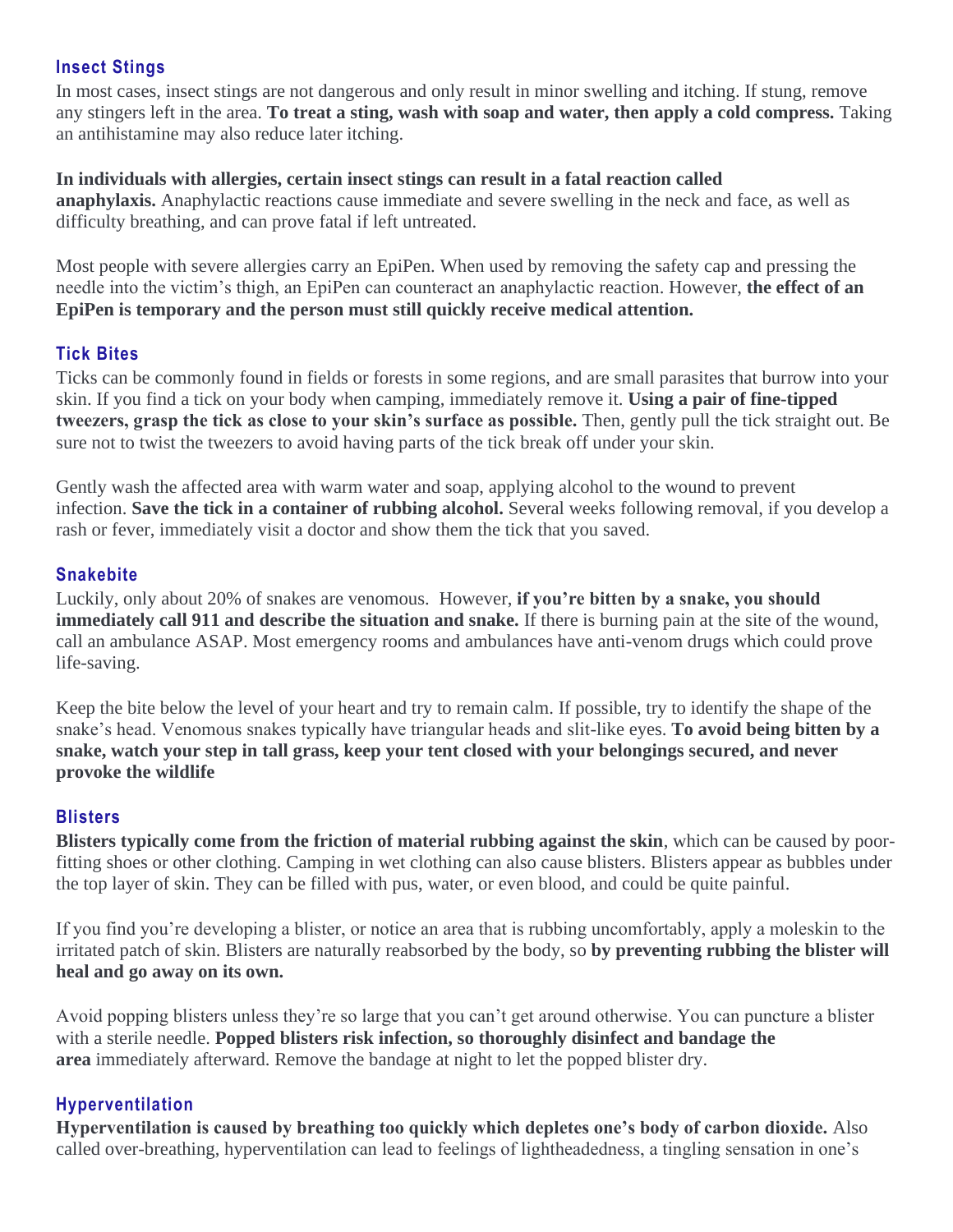extremities, and may even cause the victim to faint. **If you notice someone is hyperventilating, have them relax and take deep breaths.**

Hyperventilation can result from a variety of situations such as anxiety, severe pain, heavy physical exertion, panic attacks, or infections in the lungs. **To treat hyperventilation, have the victim breathe slowly,** either through pursed lips or into a paper bag. Bouts of hyperventilation should last no longer than 30 minutes, so seek medical attention if the victim still hasn't recovered by this time.

*2) Learn the Leave No Trace principles and the Outdoor Code and explain what they mean. Write a personal plan for implementing these principles on your next outing.* **There are 7 Leave No Trace principles:**

- 1. **Plan ahead and prepare.**
- 2. **Travel and camp on durable surfaces.**
- 3. **Dispose of waste properly.**
- 4. **Leave what you find.**
- 5. **Minimize campfire impacts.**
- 6. **Respect wildlife.**
- 7. **Be considerate of other visitors.**

**The Outdoor Code states:**

*As an American, I will do my best to –*

*Be clean in my outdoor manners.*

*Be careful with fire.*

*Be considerate in the outdoors.*

*Be conservation minded.*

Together, **the Leave No Trace principles and Outdoor Code make up the rules that all scouts should live by whenever out in nature.** As a scout, it's your responsibility to leave the outdoors better than how you've found it. By following these guidelines, you can help to keep camping safe and enjoyable for all!

To implement these principles on your next outing, you should plan some general guidelines that every person in your patrol can agree upon before heading to the campsite. **While camping, be mindful of where you are setting up your fires, pitching your tents, and disposing of waste.** Before leaving, always scan the area for any loose trash. Look for ways that you can leave the site nicer than it was before you arrived.

*3. Make a written plan for an overnight trek and show how to get to your camping spot by using a topographical map and one of the following: a) A compass b) A GPS receiver c) A smartphone with a GPS app (If a GPS-equipped device is not available, explain how to use one to get to your camping spot.* **)**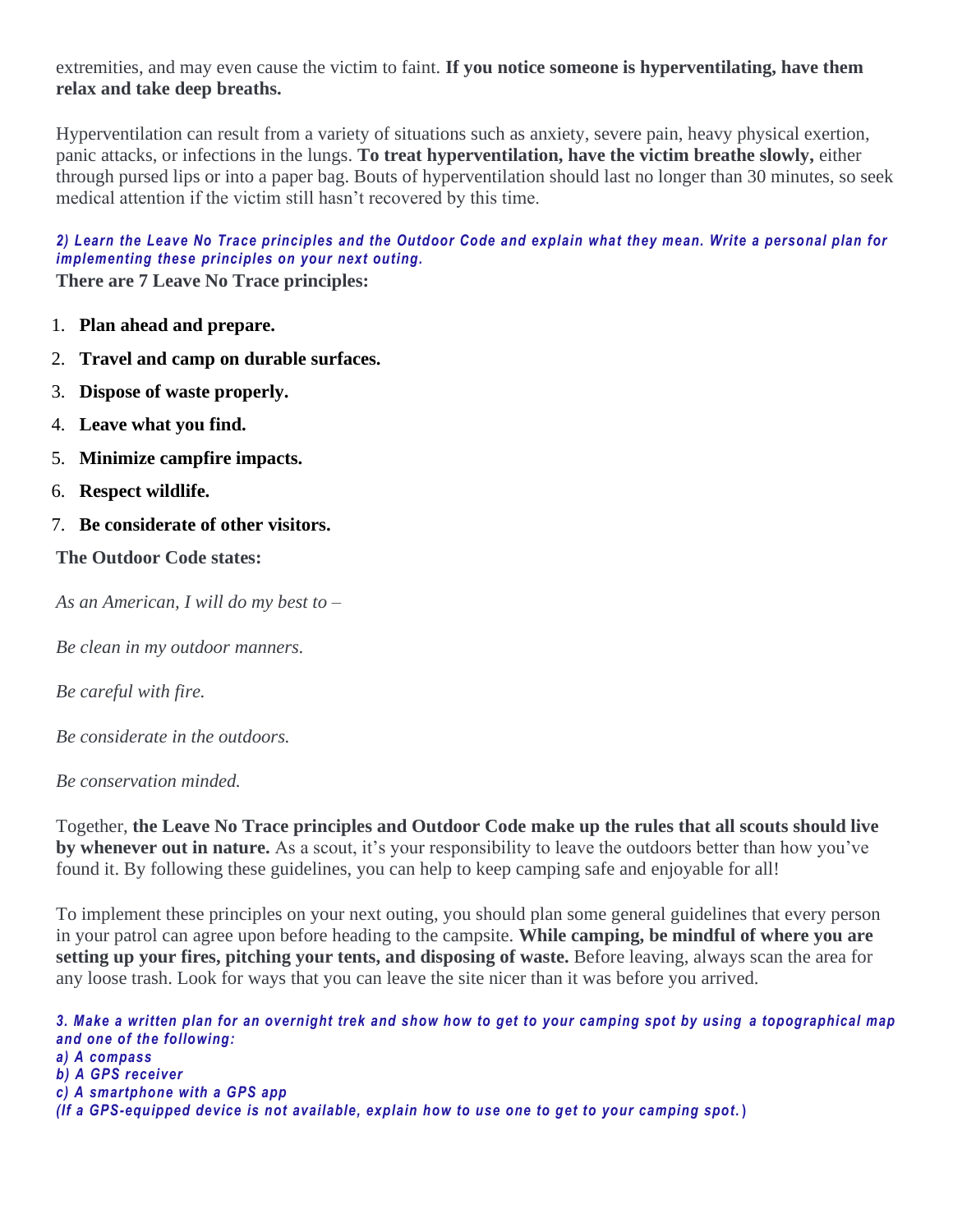Since each location differs, **it would be a good idea to speak to your merit badge counselor about this one.** They can ensure that you are able to properly use your compass, and point you in the right direction as far as camping areas go. You can use [\(https://www.topoquest.com/\)](https://www.topoquest.com/) to find and print a topographical map of the area.

While you're able to navigate to your camping spot using a compass, GPS receiver, or smartphone. Once you have your map and compass ready, it's time to write a trek plan.

In your plan, **it is important to assess the distance, terrain and weather conditions of your trek.** Be sure to note all of these factors beforehand, as well as your estimated duration of the trip. This, as well as a few brief paragraphs of your plans and expectations for the camp should suffice.

#### *4. Do the following:*

*a) Make a duty roster showing how your patrol is organized for an actual overnight campout. List assignments for each member.*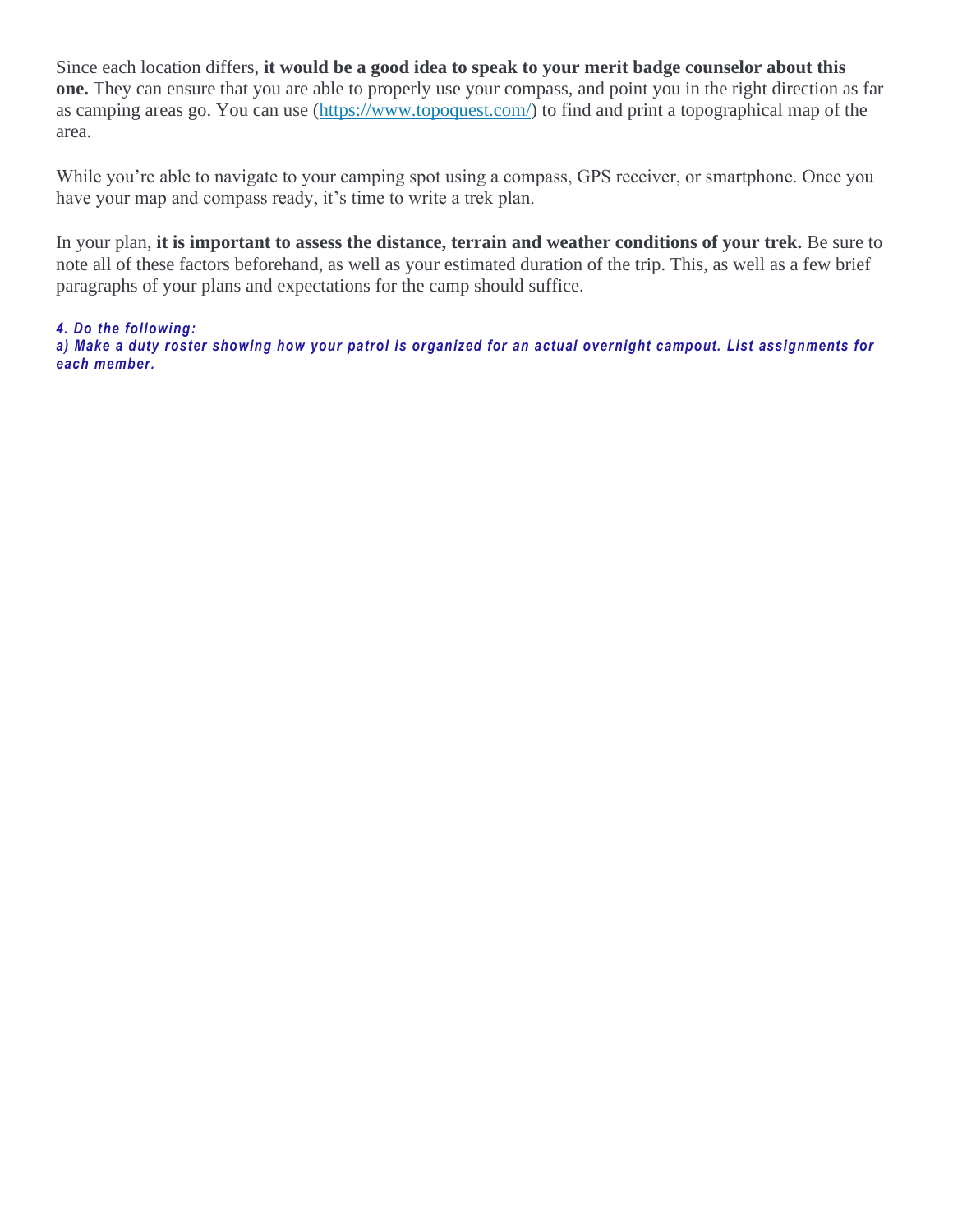# **Patrol Menu Planning Worksheet**

| <b>Patrol:</b>        | <b>Campout Date:</b>                  |
|-----------------------|---------------------------------------|
| Grubmaster:           | <b>Campout Location:</b>              |
| <b>Number Eating:</b> | Budget (scouts x\$10; adults x \$12): |
| <b>SPL Signature:</b> | <b>SM Signature:</b>                  |

**Grubmaster is responsible for food/storage/ice/cooler for duration of the campout. Receipts go to Treasurer for reimbursement.**

 $$ 

| <b>STAPLES</b>  | <b>HAVE</b> | <b>NEED</b> |
|-----------------|-------------|-------------|
| <b>PAPER</b>    |             |             |
| <b>TOWEL</b>    |             |             |
| <b>FOIL</b>     |             |             |
| <b>CHARCOAL</b> |             |             |
| OIL             |             |             |

**All scouts must have a duty at all meals (prep or cleanup). Rotate jobs and times for jobs. Rosters not meeting the listed tasks and fairness will rejected.**

| Meal                                                                    | <b>Duty Roster</b> |         | Recipe calls for | <b>Shopping List</b> |
|-------------------------------------------------------------------------|--------------------|---------|------------------|----------------------|
|                                                                         | Prep               | Cleanup |                  | We Need              |
| Friday cracker barrel and set<br>up kitchen/get water                   |                    |         |                  |                      |
| Saturday breakfast<br><b>Main course</b><br><b>Side</b><br><b>Drink</b> |                    |         |                  |                      |
|                                                                         |                    |         |                  |                      |
| Saturday lunch<br><b>Main course</b><br><b>Side</b><br><b>Drink</b>     |                    |         |                  |                      |
|                                                                         |                    |         |                  |                      |
| Saturday night meal<br><b>Main course</b>                               |                    |         |                  |                      |
| <b>Side</b><br><b>Drink</b>                                             |                    |         |                  |                      |
| <b>Dessert</b>                                                          |                    |         |                  |                      |
| Sunday breakfast                                                        |                    |         |                  |                      |
| <b>Main course</b><br><b>Side</b>                                       |                    |         |                  |                      |
| <b>Drink</b><br><b>Take down tents</b><br><b>Take down kitchen</b>      |                    |         |                  |                      |

#### *b) Help a Scout patrol or a Webelos Scout unit in your area prepare for an actual campout, including creating the duty roster, menu planning, equipment needs, general planning, and setting up camp.*

These requirements can both be easily done within your own troop. Take this opportunity to **speak with a troop leader and familiarize yourself with how your troop tends to handle their duty roster.** On your next campout, ask your patrol leader for help completing this requirement.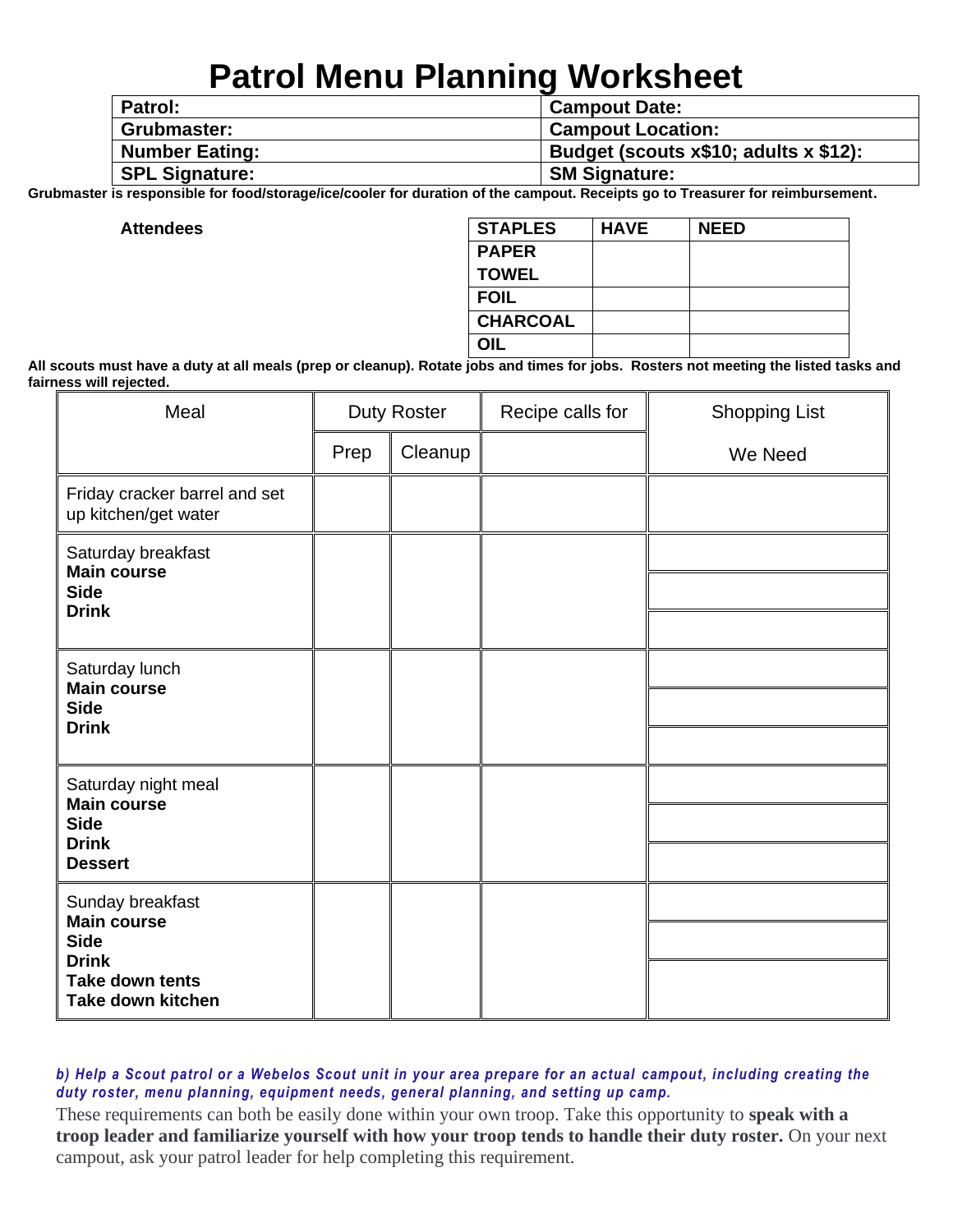This time, you'll be in charge! After your patrol has met to plan the next campout, note down each of your patrol members' duties. During the meeting, you should also be able to complete requirement 4b by helping plan the menu, equipment needs, and general planning. Once you've arrived at the camp, you can finally assist in helping set up.

#### *5. Do the following:*

#### *a) Prepare a list of clothing you would need for overnight campouts in both warm and cold weather. Explain the term "layering."*

The clothing needed for overnight campouts can vary based on your location. In warm environments, **you should pack sun exposure protection, rain gear, suitable footwear, as well as extra socks and underwear.** Personally, I always bring a wide-brimmed hat, a light jacket, a rain jacket, and warm socks whenever camping.

In cold environments, **layering means wearing multiple articles of clothing over each other so that you can achieve the right level of warmth.** For example, wearing a t-shirt, light jacket, hoodie, and waterproof snow jacket would be considered layering.

Layering can help you keep warm because your body will heat the inner layers, and you'll be insulated from the cold by the outside layers. You can even remove or add clothing if you begin to overheat or get too cold.

#### Wear layers: Base layer, Warm layer, Windbreaking layer

- Base layer: Thermal long underwear (preferably not cotton) that wicks moisture away from your body
- Warm layer: Turtleneck, fleece on top, and sweat pants on bottom
- Windbreaking layer: Snow/rain pants on bottom and coat on top







Base Layer **Narm Layer** Warm Layer Mindbreaking Layer

Bring 2 pairs of shoes in case one gets wet. If you do not have waterproof shoes, make sure you have bread sacks to waterproof your shoes. Layer your socks and try not to wear cotton. You can restore/enhance waterproofing to existing shoes with Rust-Oleum NeverWet.



#### *5b) Discuss footwear for different kinds of weather and how the right footwear is important for protecting your feet.*

Determine if your trek will take place in a wet or dry environment. **In a wet environment, slow-drying shoes can mean an increased chance of blisters and feet infections.** You'll need to pack shoes that can be dried on the go and are resistant to moisture damage. Be sure that your feet are also well-supported if you will be walking long distances, and remember to bring a change of footwear.

In cold, damp environments, you'll want to pack insulated, warm, waterproof shoes that will stand up to the outdoor conditions. **Failing to choose the right footwear to protect your feet is one of the biggest mistakes that inexperienced campers make.**

*5c) Explain the proper care and storage of camping equipment (clothing, footwear, bedding).*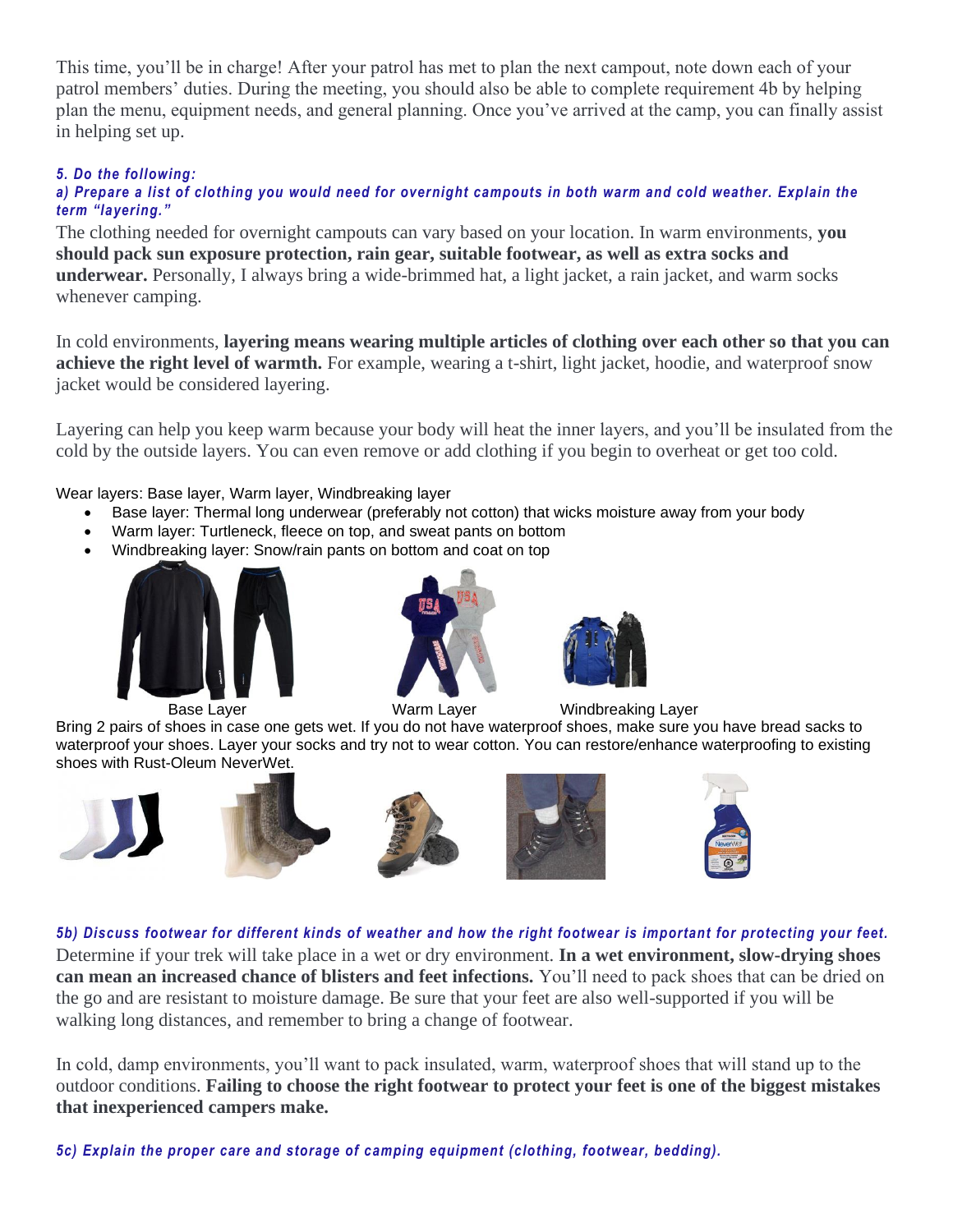Keeping equipment properly cared for after every camp out will prolong its usability and save you money in the long run. **This means emptying, cleaning, washing, and drying your gear following each campout.** Properly cared for camping equipment should be stored dry and out of direct sunlight, in an area free of pests.

**Quick tips when caring for camping gear:**

- Funky odors are caused by bacteria. **You can reduce the smell and kill the bacteria by washing your equipment and then leaving it in direct sunlight to dry** (not for thin/sensitive gear)!
- **Always shake out bedding and sleeping mats to remove any twigs, bugs or debris.** These could damage your equipment while in storage.
- **If your clothes really smell, you can place them in a bucket filled with a 1/2 cup of baking soda and water overnight.** This will eliminate smells like smoke or sweat!

# *5d) List the outdoor essentials necessary for any campout, and explain why each item is needed.*

#### *5e) Present yourself to your Scoutmaster with your pack for inspection. Be correctly clothed and equipped for an overnight campout.*

If you've read each of the previous sections, you should have a good idea of how to properly prepare for an overnight campout. Pack your bag according to the the above checklist, look sharp wearing your class-A uniform, and get ready for an amazing camping trip! You're ready.

#### *6. Do the following:*

.

#### *a) Describe the features of four types of tents, when and where they could be used, and how to care for tents. Working with another Scout, pitch a tent.*

Four types of tents which can be characterized by their unique shapes are A-Frame tents, Pyramid tents, Hoop tents , and Dome tents.



• **A-Frame tents:** A-Frame tents take on a triangular shape and are supported by a pole on each end. These tents tend not to be very spacious, given their ground surface area.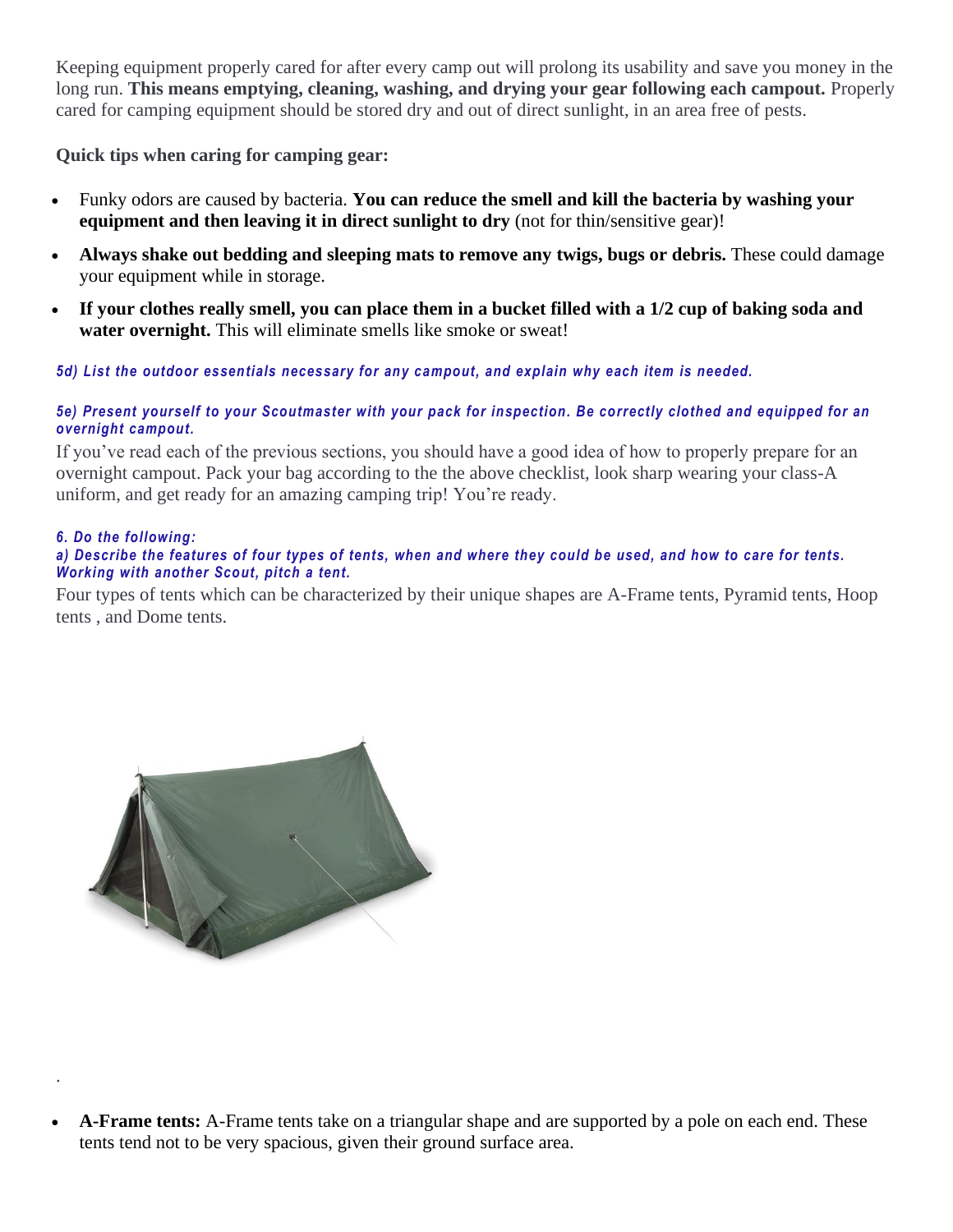

• **Dome tents:** The most common type of tent, dome tents are usually made with poles which criss-cross over its middle. These tents are very strong and spacious.



• **Hoop tents:** Hoop tents can be very spacious and are made by stretching fabric over parallel hoops. These tents are often longer than other types of tents.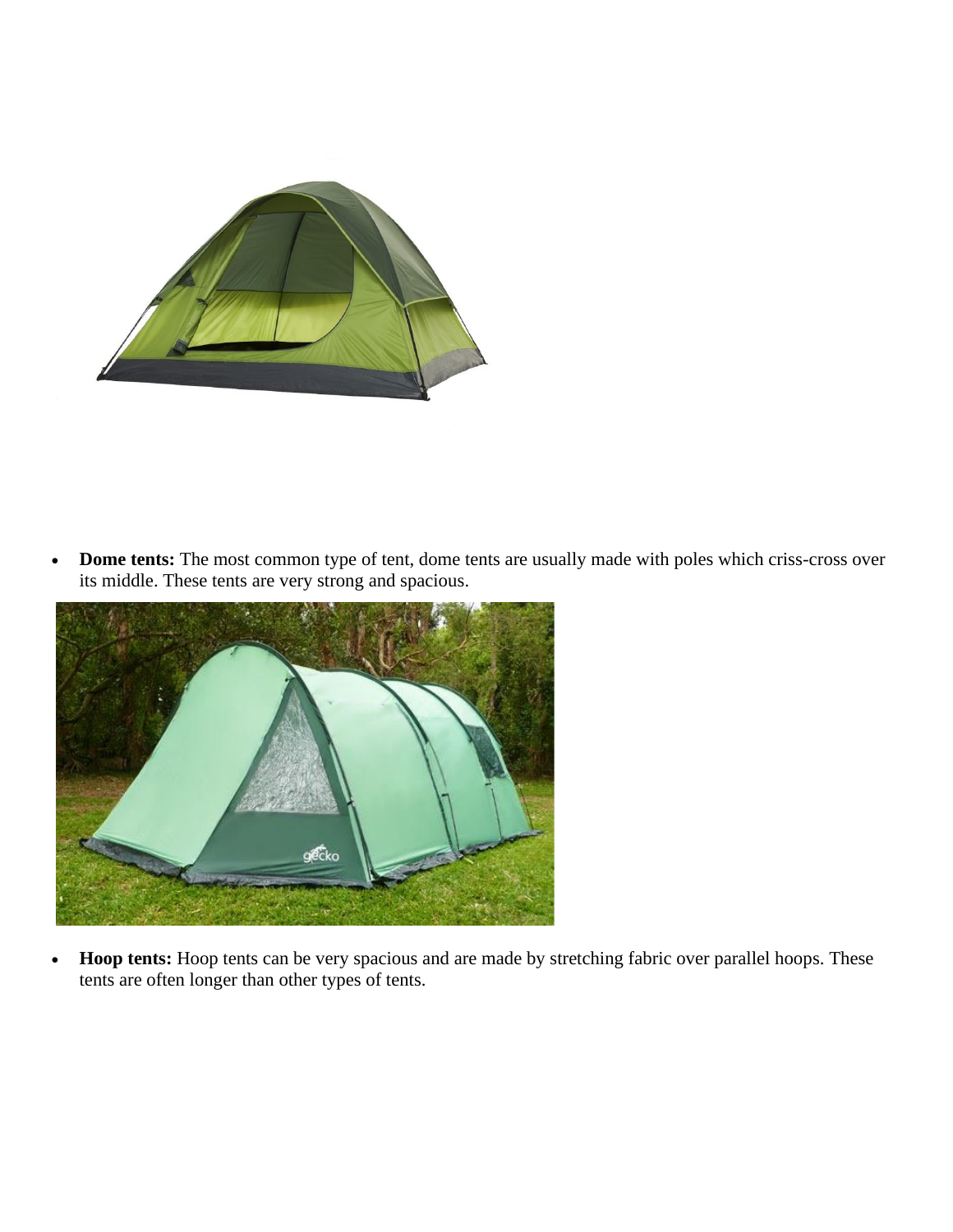

**Pyramid tents:** Pyramid tents are supported by a single central pole with the tent fabric being pulled out and pegged on each of its sides.

Tents should be pitched away from places where water may pool, in areas clear of roots and sharp sticks. After a camp, tents should be cleaned and stored in a dry environment until their next use.

#### *6b) Discuss the importance of camp sanitation and tell why water treatment is essential. Then demonstrate two ways to treat water.*

*A scout is clean.* **Camp sanitation is important in preventing foodborne illnesses and insect infestations.** Unsanitary camp conditions can lead to consuming spoiled food which may result in indigestion, food poisoning or diarrhea. There is also a high risk of illness when drinking untreated water.

To make water suitable for human consumption, three methods of purification are typically used:

- **Boiling**
- **Iodine droplets**
- **Filtration**

Demonstrating two of these methods will be very straightforward. Simply find some clear fresh water and boil it. Then, depending on your equipment, you can either drop an iodine tablet into unclean but clear water or run it through a water filter. **Boiling and iodine tablets will not remove the heavy sediment in your water, so always use a water filter, if possible.**

#### **6c) Describe the factors to be considered in deciding where to pitch your tent.**

**Tents should be pitched over debris-free areas on a slight incline.** In the event of heavy rains, the water will flow away from the tent rather than pooling where you sleep. Also, avoid pitching your tent in a meadow area, and instead, place it on short grass or insensitive ground. Avoid branches, as these may puncture the floor of your tent.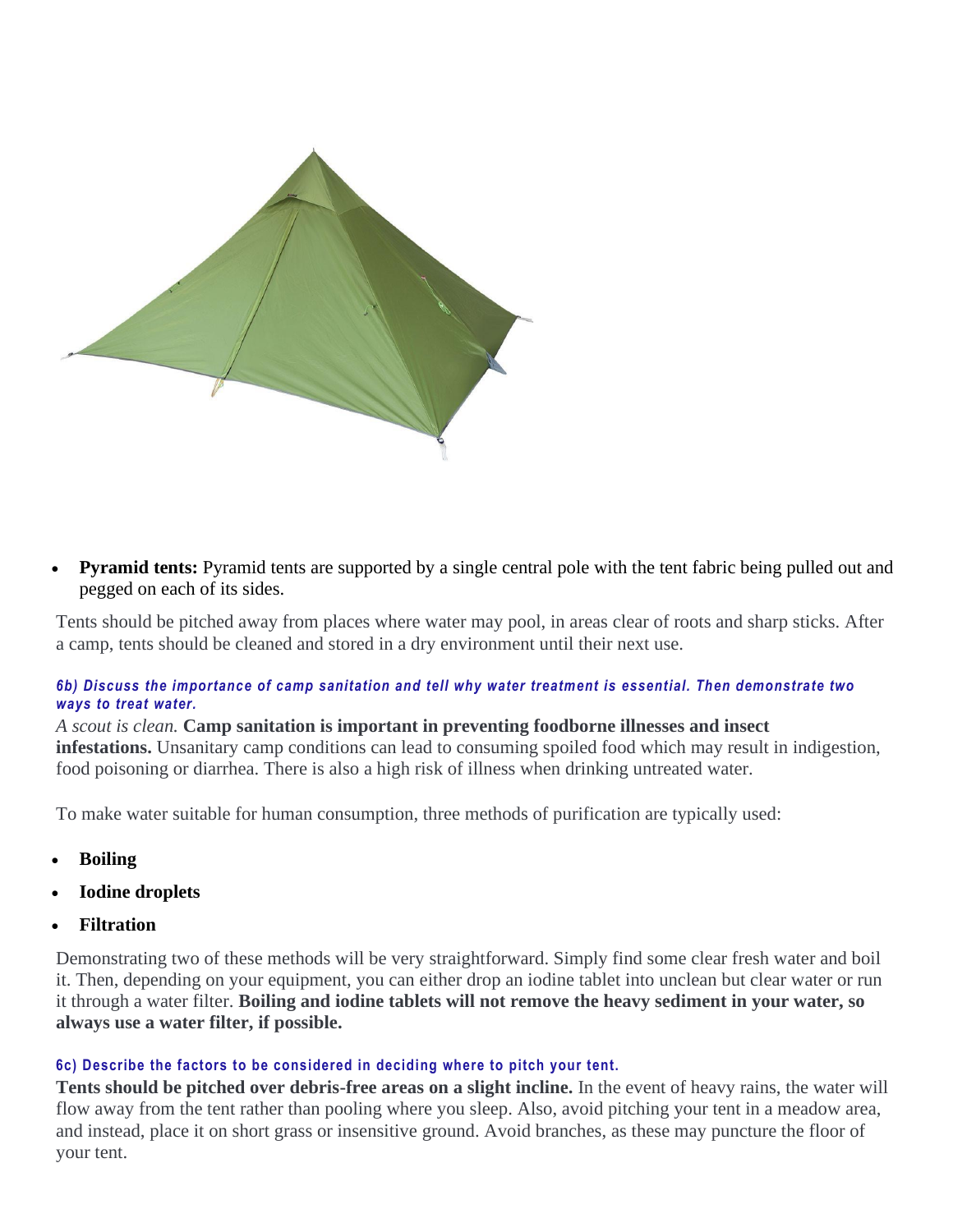For your own safety, always pitch your tent with a side wall facing into the wind. Never face your tent opening into the wind, otherwise, your tent might be blown away! **In heavy winds, be especially careful of camping under trees,** as their falling branches could be hazardous.

#### **6d) Tell the difference between internal- and external-frame packs. Discuss the advantages and disadvantages of each.**

Both internal and external frame backpacks come with a metal frame to support your back while hiking. However, **an internal frame pack has the frame built into the backpack and is more form-fitting.** On the other hand, **an external frame pack has a metal frame on the outside of the bag** which can be used for attaching gear or distributing weight.

External-frame packs tend to leave a space between the bag and your body which provides a cooling airflow. **These bags pull your center of gravity backward and are good for hiking groomed trails** where you often need to redistribute weight among different parts of your back. However, external-frame packs are bulky and can snag easily. Therefore, these bags may not be ideal for difficult trails.

Internal-frame packs have recently become more popular, as they sit closer to your back and have less risk of snagging. **These bags push your center of gravity forward, which helps with your stability but may feel uncomfortable during flat, easy hikes.** Internal-frame packs are also typically more expensive than externalframe but are more suitable for maneuvering challenging trails.

#### *6e) Discuss the types of sleeping bags and what kind would be suitable for different conditions. Explain the proper care of your sleeping bag and how to keep it dry. Make a comfortable ground bed.*

There are **many different types of sleeping bag styles such as the rectangular sleeping bag, barrel-shaped sleeping bag, and mummy sleeping bag.** However, these bag-type differences are usually not important. The features of these sleeping bags can differ by brand, so the main things to look out for are the bag material, temperature rating, and care instructions.

However, the most important thing to consider when purchasing a sleeping bag is the temperature that you'll be using it in. **Each sleeping bag comes with a temperature rating at which it will be most effectively used.** Assess the conditions in which you'll be camping, and pick a lightweight bag most suitable to your needs.

Sleeping bags should be cleaned often and stored dry. **Avoid using your sleeping bag on uncovered ground as it may get damaged.** A good sleeping bag can easily last you your entire scouting career.

#### *7. Prepare for an overnight campout with your patrol by doing the following:*

*a) Make a checklist of personal and patrol gear that will be needed.*

*b) Pack your own gear and your share of the patrol equipment and food for proper carryi ng. Show that your pack is right for quickly getting what is needed first, and that it has been assembled properly for comfort, weight, balance, size, and neatness.*

#### **Personal Overnight Camping Gear**

Scout Handbook 10 Essentials

- Pocketknife
- First-Aid Kit (adhesive bandages, moleskin, antiseptic/antibiotic ointment)
- Extra Clothing socks, shoes, underwear and clothing for the season (Warm or Cold)
- Rain Gear
- Water bottle with potable water
- Flashlight
- Matches with fire starter
- Sun protection sunblock, hat, sunglasses, lip balm
- Map and compass
- Trail food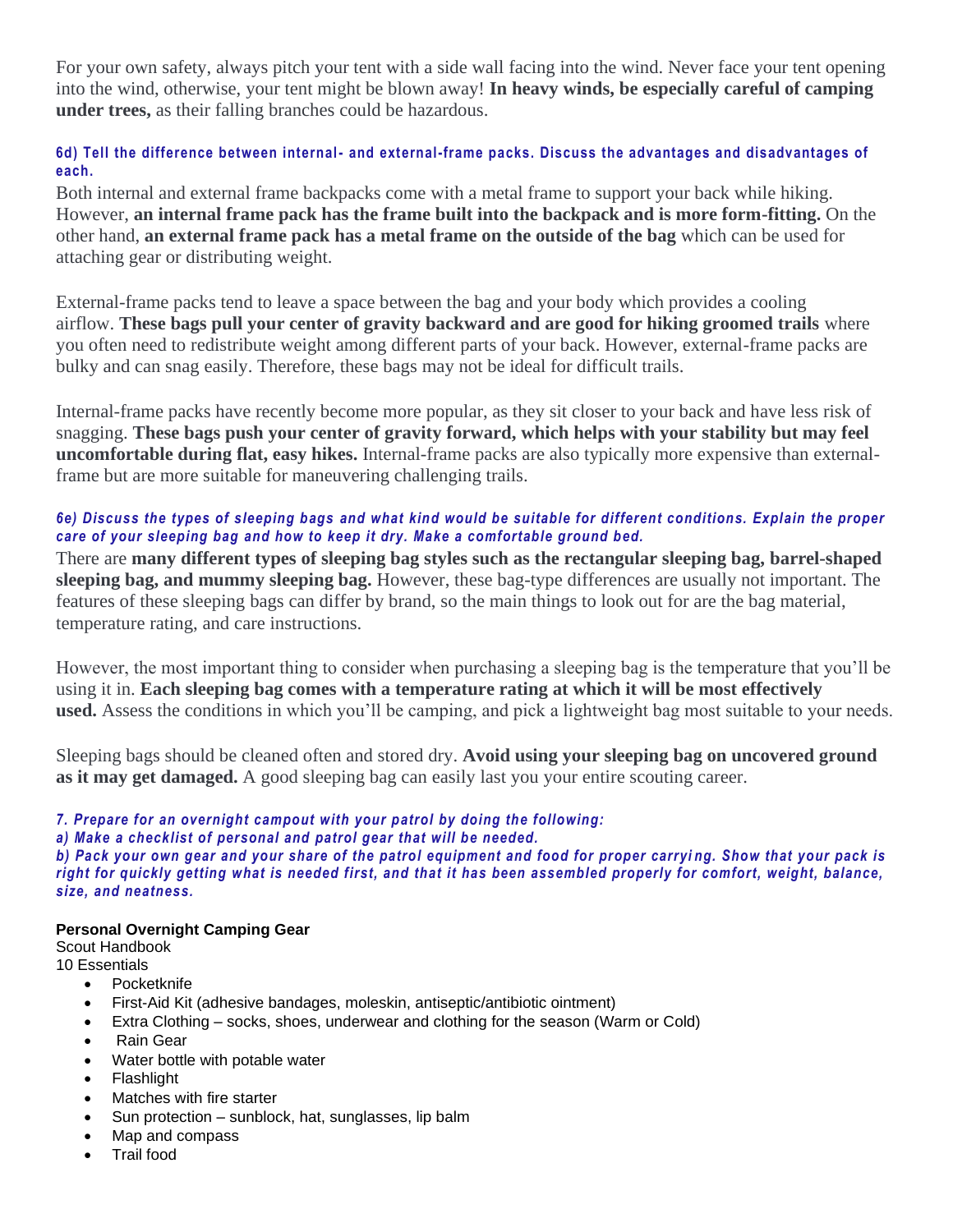Pencil and paper Backpack with rain cover Sleeping bag or blankets (depending on season) Sleeping pad Bug spray Mess kit with cup Vittle kit (knife, fork, spoon or spork) Toiletries: Soap, wash cloth, towel, toothbrush/toothpaste Comb

#### **Patrol/Troop Supplies**

Ground cover Tent Dining Fly Rope Clean-up kit – sponge/scouring pad; bleach; soap, tubs, plastic trash bags Cook kit – cookware and stocked patrol box water container for potable water camp saw camp shovel cooking stove

Grubmaster – rotating patrol position that shops for food among the scouts and oversees the assigned rotating Kitchen patrol staff each meal

#### **Cold Weather Camping Tips**

Wear layers: Base layer, Warm layer, Windbreaking layer

- Base layer: Thermal long underwear (preferably not cotton) that wicks moisture away from your body
- Warm layer: Turtleneck, fleece on top, and sweat pants on bottom
- Windbreaking layer: Snow/rain pants on bottom and coat on top







Base Layer **Marm Layer** Warm Layer Mindbreaking Layer

Bring 2 pairs of shoes in case one gets wet. If you do not have waterproof shoes, make sure you have bread sacks to waterproof your shoes. Layer your socks and try not to wear cotton. You can restore/enhance waterproofing to existing shoes with Rust-Oleum NeverWet.











0 degree sleeping bag with a foam pad and fleece line, if needed.



Make sure your tent ground cloth is tucked in so that water doesn't get under the tent and pool.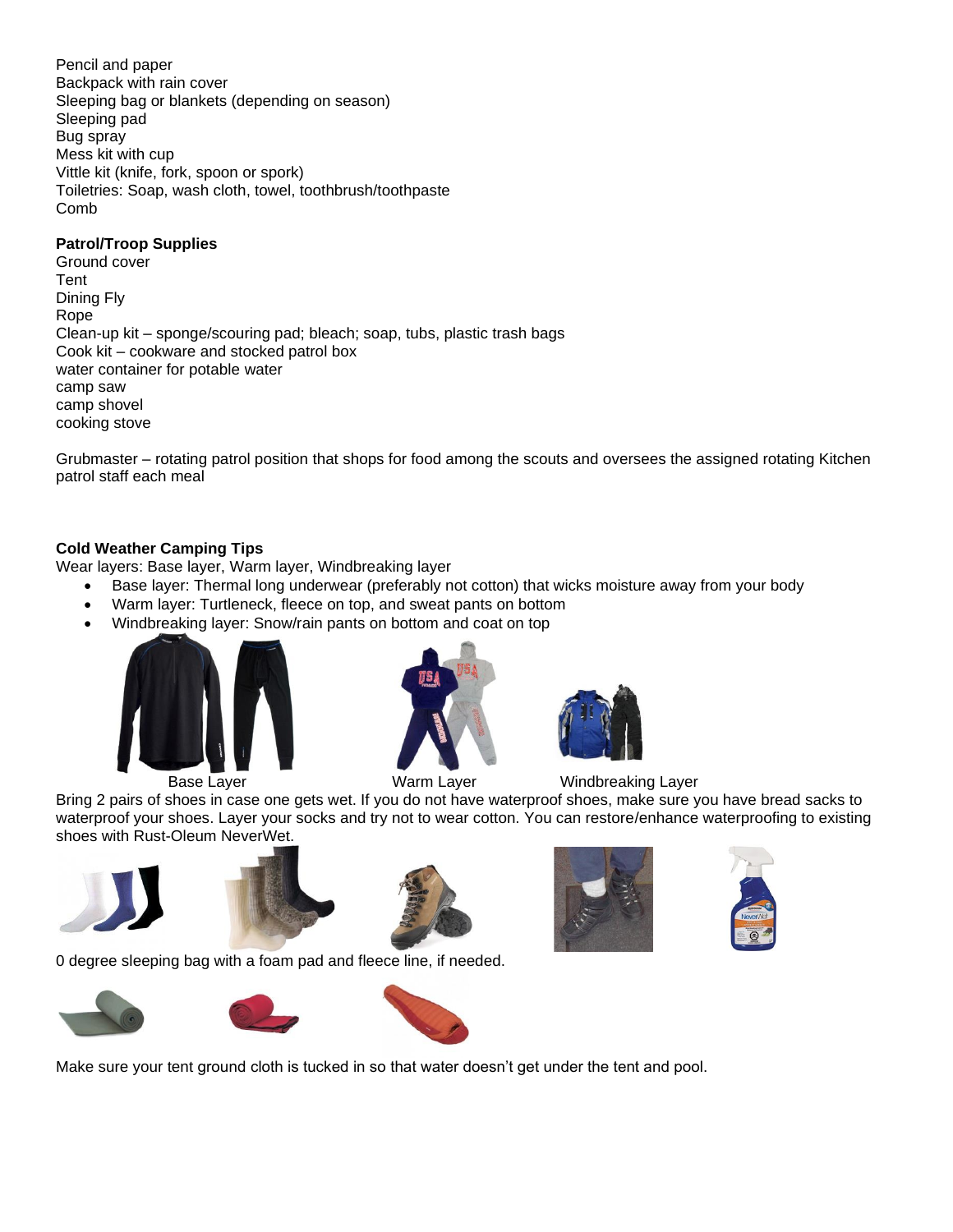#### **Cold Weather Camping for a weekend campout – packing list**

Base layer (long underwear/turtlenecks) (3-4) Fleece (2-3) Windbreaker/Coat Ski/rain pants Socks (Thermal/Wool) 3-4 pair of thermal and 2-3 pair of wool socks Gloves (3 pair with glove liners) Hat  $(2 - 1)$  in sleeping bag and 1 to wear) 2 pair of shoes Bread sacks (if shoes are not water proof) 0 degree bag

#### **Before packing, take the time to think through what you'll be doing on the campout.**

First, you'll hike in, you'll pitch your tent, then you'll make dinner. After that, you'll get changed, and finally you might have some free time. Therefore, you should have water near the top of your bag, then your tent supplies, then cooking supplies, a change of clothes, and finally whatever you'll need during your free time stored at the bottom of your pack.

#### *8. Do the following:*

*a) Explain the safety procedures for:*

# **I) Using a propane or butane/propane stove**

**There are always some risks when using an open flame, so be sure to set up your stove away from anything that may catch fire.** Propane stoves should always be used in open-air with exposure to oxygen. Never leave your stove unattended while on. After use, be sure to clean the stove and disconnect your canister.

These stoves need to be connected to a propane canister, so always check if the connections are fully tightened. **This can be done by applying soapy water to the areas where the canister is fastened. Small bubbles should form if the canister is not securely sealed.** If the seals are not fully connected, you should also smell the propane (a rotten egg-like scent).

# **II) Using a liquid fuel stove**

Liquid fuel stoves are very similar to propane stoves and should be cared for in the same manner. However, **these can be a little bit harder to use, as they need to be primed before lighting.** To prime a liquid fuel stove, open the canister to release a little bit of fuel into the burner. Then, close the canister and light the burner. Once lit for a few minutes, slowly reopen the fuel cannister.

Liquid fuel stoves may be more difficult to use, but perform better than propane stoves in cold weather, and can also be refilled.

# **III) Proper storage of extra fuel**

**Do not leave your fuel anywhere near a campfire.** Make sure to regularly check for leaks, and monitor the level of your remaining fuel. Refill tanks when necessary. Doing so will ensure that you have ample fuel for the next camp out.

#### *8b) Discuss the advantages and disadvantages of different types of lightweight cooking stoves.*

**A few different types of cooking stoves are white gas stoves, kerosene stoves, cartridge stoves, and propane tank stoves:**

• **White gas stoves**: Strong but volatile. These stoves are often prohibited on airplanes and ferries.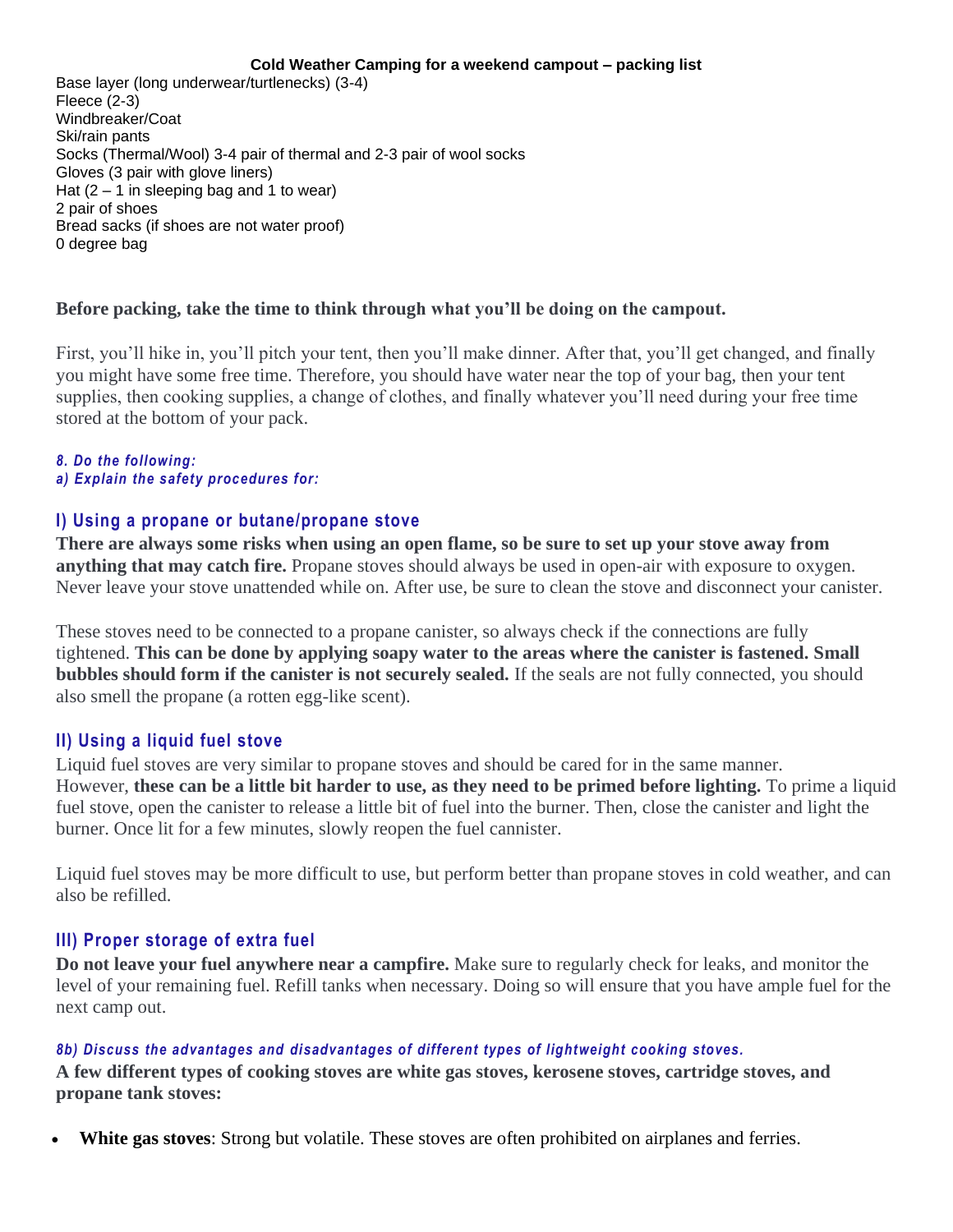- **Kerosene stoves:** Hot burning but must be preheated before use.
- **Cartridge stoves**: Very portable and easy to use. Simply attach your canister, turn the knob and light your burner. Less fuel capacity than other types of stoves.
- **Propane tank stoves**: Typically has more burners and a higher fuel capacity, but can be quite bulky. These stoves work well for long, single location camps.

#### *8c) Prepare a camp menu. Explain how the menu would differ from a menu for a backpacking or fl oat trip. Give recipes and make a food list for your patrol. Plan two breakfasts, three lunches, and two suppers. Discuss how to protect your food against bad weather, animals, and contamination.*

**You might want to use your troop's prior camp menus for inspiration.** Ask your patrol what they want to eat so that everyone's happy with your meal choices. My troop always cooked hamburgers or hot dogs after setting up on the first night, as those are some of the easiest, most inexpensive outdoor meals.

**Food should always be stored in some sort of container so that it does not become contaminated or attract animals.** Practice general food safety rules like not leaving meat out and keeping perishables on ice. Avoiding cross-contaminating meat and vegetables by cleaning knives between uses. When disposing of food, either place it in a tied-off trash bag or far away from camp so as not to attract wildlife.

#### *8d) While camping in the outdoors, cook at least one breakfast, one lunch, and one dinner for your patrol from the meals you have planned for requirement 8c. At least one of those meals must be a trail meal requiring the use of a lightweight stove.*

After preparing your camp menu, it's time to start cooking to prepare a meal using a lightweight stove.

#### *9. Show experience in camping by doing the following:*

*(a) Camp a total of at least 20 nights at designated Scouting activities or events. One long -term camping experience of up to six consecutive nights may be applied toward this requirement. Sleep each night under the sky or in a tent you have pitched. If the camp provides a tent that has already been pitched, you need not pitch your own tent.*

**Scouts who attend most of their troop's activities should be able to pretty easily camp for a total of 20 days within their first year and a half of Scouting.**

*9b) On any of these camping experiences, you must do TWO of the following, only with proper preparation and under qualified supervision:*

*I) Hike up a mountain, gaining at least 1,000 vertical feet.*

*II) Backpack, snowshoe, or cross-country ski for at least 4 miles.*

*III) Take a bike trip of at least 15 miles or at least four hours.*

*IV) Take a nonmotorized trip on the water of at least four hours or 5 miles.*

*V) Plan and carry out an overnight snow camping experience.*

*VI) Rappel down a rappel route of 30 feet or more.*

#### *Easiest is a canoe trip and hike or bike trip on a campout.*

*9c) Perform a conservation project approved by the landowner or land managing agency. This can be done alone or with others.*

This can be a troop community service project.

#### *10. Discuss how the things you did to earn this badge have taught you about personal health and safety, survival, public health, conservation, and good citizenship. In your discussion, tell how Scout spirit and the Scout Oath and Law apply to camping and outdoor ethics.*

What were some of the things you did in earning this badge? What have been some of your favorite moments while camping? How did you show scout spirit in overcoming the outdoor challenges you encountered? Do you like camping any more now than when you started? **Discuss these points with your counselor once you've finished the other requirements.**